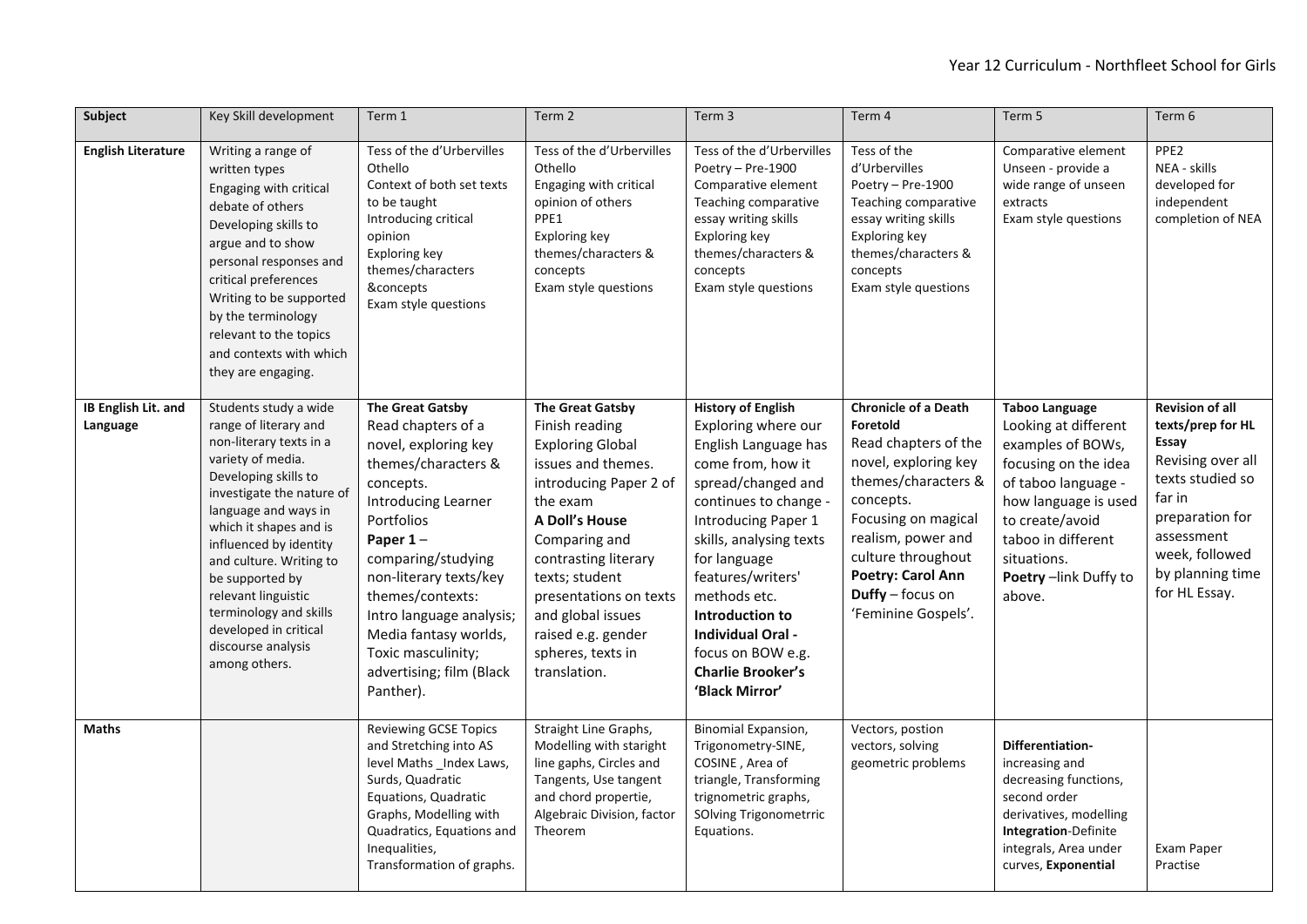|                 |                            | Statistics: Basics of<br>Statistics, Large Data set<br>investigate, Use of<br>Calculators and Geogebra<br>App. Measure of Spread<br>and Repesenting Data. | <b>Statistics: Representing</b><br>data continuation,<br>Probability, Statistical<br>Distibution. | Statistics: continue with<br><b>Binomial Distibution and</b><br>Hypothesis Testing.                                                                                                                                                                                                                  | <b>Mechanics: Modelling</b><br>in Mechanics and<br>Constant acceleration<br>formula | and Logarithmic<br><b>Graphs-Modelling</b><br>Mechanics:<br>Equiibrium, Forces and<br>Motion, Variable<br>acceleration.                                                                            |                        |  |
|-----------------|----------------------------|-----------------------------------------------------------------------------------------------------------------------------------------------------------|---------------------------------------------------------------------------------------------------|------------------------------------------------------------------------------------------------------------------------------------------------------------------------------------------------------------------------------------------------------------------------------------------------------|-------------------------------------------------------------------------------------|----------------------------------------------------------------------------------------------------------------------------------------------------------------------------------------------------|------------------------|--|
| <b>Fine Art</b> | <b>Foundation:</b>         | <b>The Foundation</b>                                                                                                                                     |                                                                                                   | <b>Component One:</b>                                                                                                                                                                                                                                                                                |                                                                                     |                                                                                                                                                                                                    |                        |  |
|                 | Skills development,        | The Foundation is an intense fine art course,                                                                                                             |                                                                                                   |                                                                                                                                                                                                                                                                                                      |                                                                                     | Personal Investigation (Internally assessed and externally moderated 60% of A2)                                                                                                                    |                        |  |
|                 | enhancement and            | developing and enhancing skills and techniques to an                                                                                                      |                                                                                                   |                                                                                                                                                                                                                                                                                                      |                                                                                     | Students are required to conduct a practical investigation, into an idea, issue, concept or theme,                                                                                                 |                        |  |
|                 | refining.                  | advanced level. Themes will essentially include:                                                                                                          |                                                                                                   |                                                                                                                                                                                                                                                                                                      |                                                                                     | supported by written material. The focus of the investigation must be identified independently by                                                                                                  |                        |  |
|                 |                            |                                                                                                                                                           |                                                                                                   |                                                                                                                                                                                                                                                                                                      |                                                                                     | the student and must lead to a finished outcome or a series of related finished outcomes.                                                                                                          |                        |  |
|                 | <b>Component One</b>       | Portraits                                                                                                                                                 |                                                                                                   |                                                                                                                                                                                                                                                                                                      |                                                                                     | The investigation should be a coherent, in-depth study that demonstrates the student's ability to                                                                                                  |                        |  |
|                 |                            | Landscape                                                                                                                                                 |                                                                                                   |                                                                                                                                                                                                                                                                                                      |                                                                                     | construct and develop a sustained line of reasoning from an initial starting point to a final                                                                                                      |                        |  |
|                 |                            | Still Life                                                                                                                                                |                                                                                                   | realisation.                                                                                                                                                                                                                                                                                         |                                                                                     |                                                                                                                                                                                                    |                        |  |
| Photography     | <b>Foundation:</b>         | <b>The Foundation</b>                                                                                                                                     |                                                                                                   | <b>Component One:</b>                                                                                                                                                                                                                                                                                |                                                                                     |                                                                                                                                                                                                    |                        |  |
|                 | Skills development,        | The Foundation is an intense photography course,                                                                                                          |                                                                                                   | Personal Investigation (Internally assessed and externally moderated 60% of A2)                                                                                                                                                                                                                      |                                                                                     |                                                                                                                                                                                                    |                        |  |
|                 | enhancement and            | developing and enhancing skills and techniques to an                                                                                                      |                                                                                                   | Students are required to conduct a practical investigation, into an idea, issue, concept or theme,<br>supported by written material. The focus of the investigation must be identified independently by<br>the student and must lead to a finished outcome or a series of related finished outcomes. |                                                                                     |                                                                                                                                                                                                    |                        |  |
|                 | refining.                  | advanced level. Themes will essentially include:                                                                                                          |                                                                                                   |                                                                                                                                                                                                                                                                                                      |                                                                                     |                                                                                                                                                                                                    |                        |  |
|                 |                            |                                                                                                                                                           |                                                                                                   |                                                                                                                                                                                                                                                                                                      |                                                                                     |                                                                                                                                                                                                    |                        |  |
|                 | <b>Component One</b>       | Portraits<br>Landscape                                                                                                                                    |                                                                                                   |                                                                                                                                                                                                                                                                                                      |                                                                                     | The investigation should be a coherent, in-depth study that demonstrates the student's ability to<br>construct and develop a sustained line of reasoning from an initial starting point to a final |                        |  |
|                 |                            | Still Life                                                                                                                                                |                                                                                                   | realisation.                                                                                                                                                                                                                                                                                         |                                                                                     |                                                                                                                                                                                                    |                        |  |
|                 |                            |                                                                                                                                                           |                                                                                                   |                                                                                                                                                                                                                                                                                                      |                                                                                     |                                                                                                                                                                                                    |                        |  |
| <b>IB ITGS</b>  | - Knowledge                | Multimedia                                                                                                                                                | Impacts of technology                                                                             | Impacts of technology                                                                                                                                                                                                                                                                                | Impacts of technology                                                               | Impacts of technology                                                                                                                                                                              | Hardware               |  |
|                 | development                | Image manipulation                                                                                                                                        | on the Education                                                                                  | on the Business &                                                                                                                                                                                                                                                                                    | on the Business &                                                                   | on the Home & Leisure                                                                                                                                                                              |                        |  |
|                 | - Recapping gcse and       | within society                                                                                                                                            |                                                                                                   | Employment                                                                                                                                                                                                                                                                                           | Employment                                                                          |                                                                                                                                                                                                    |                        |  |
|                 | deepening<br>understanding | Impacts of technology on                                                                                                                                  | <b>Databases</b>                                                                                  | Databases                                                                                                                                                                                                                                                                                            |                                                                                     | Software                                                                                                                                                                                           |                        |  |
|                 | - Gaining practical        | the environment                                                                                                                                           | Use of databases in an IT                                                                         | Use of databases in an                                                                                                                                                                                                                                                                               | Software                                                                            |                                                                                                                                                                                                    |                        |  |
|                 | experience for the         |                                                                                                                                                           | system                                                                                            | IT system                                                                                                                                                                                                                                                                                            |                                                                                     |                                                                                                                                                                                                    |                        |  |
|                 | project                    |                                                                                                                                                           |                                                                                                   |                                                                                                                                                                                                                                                                                                      |                                                                                     |                                                                                                                                                                                                    |                        |  |
| Animal          | - Secure core              | Unit 3 - Animal                                                                                                                                           | Unit 3 - Animal                                                                                   | Unit 4 - Animal                                                                                                                                                                                                                                                                                      | Unit 4 - Animal                                                                     | Unit 7 - Work                                                                                                                                                                                      | Unit 7 - Work          |  |
| Management      | knowledge for exam         | <b>Welfare and Ethics:</b>                                                                                                                                | <b>Welfare and Ethics:</b>                                                                        | Husbandry:                                                                                                                                                                                                                                                                                           | Husbandry                                                                           | <b>Experience</b>                                                                                                                                                                                  | <b>Experience</b>      |  |
|                 | - Develop revision         | A1 Ethical Approaches                                                                                                                                     | <b>B1</b> Acceptable                                                                              | A1 Working safely                                                                                                                                                                                                                                                                                    | <b>B1 Accommodation</b>                                                             | A1 Progression                                                                                                                                                                                     | <b>B1 Applying for</b> |  |
|                 | strategies                 | A2 Legislation                                                                                                                                            | conditions                                                                                        | A2 Handling, moving,                                                                                                                                                                                                                                                                                 | type                                                                                | opportunities                                                                                                                                                                                      | work                   |  |
|                 | - Gain practical           |                                                                                                                                                           | <b>B2 Welfare appraisals</b>                                                                      | restraining                                                                                                                                                                                                                                                                                          | <b>B2 Accommodation</b>                                                             | A2 Requirements for                                                                                                                                                                                | <b>B2</b> Interview    |  |
|                 | competence and             |                                                                                                                                                           | Exam preparation                                                                                  |                                                                                                                                                                                                                                                                                                      | assessment                                                                          | work                                                                                                                                                                                               | skills                 |  |
|                 | confidence                 |                                                                                                                                                           |                                                                                                   |                                                                                                                                                                                                                                                                                                      | B3 Maintenance of                                                                   | A3 Legislation for                                                                                                                                                                                 | C1 Practical work      |  |
|                 |                            |                                                                                                                                                           |                                                                                                   |                                                                                                                                                                                                                                                                                                      | accommodation                                                                       | work                                                                                                                                                                                               | experience             |  |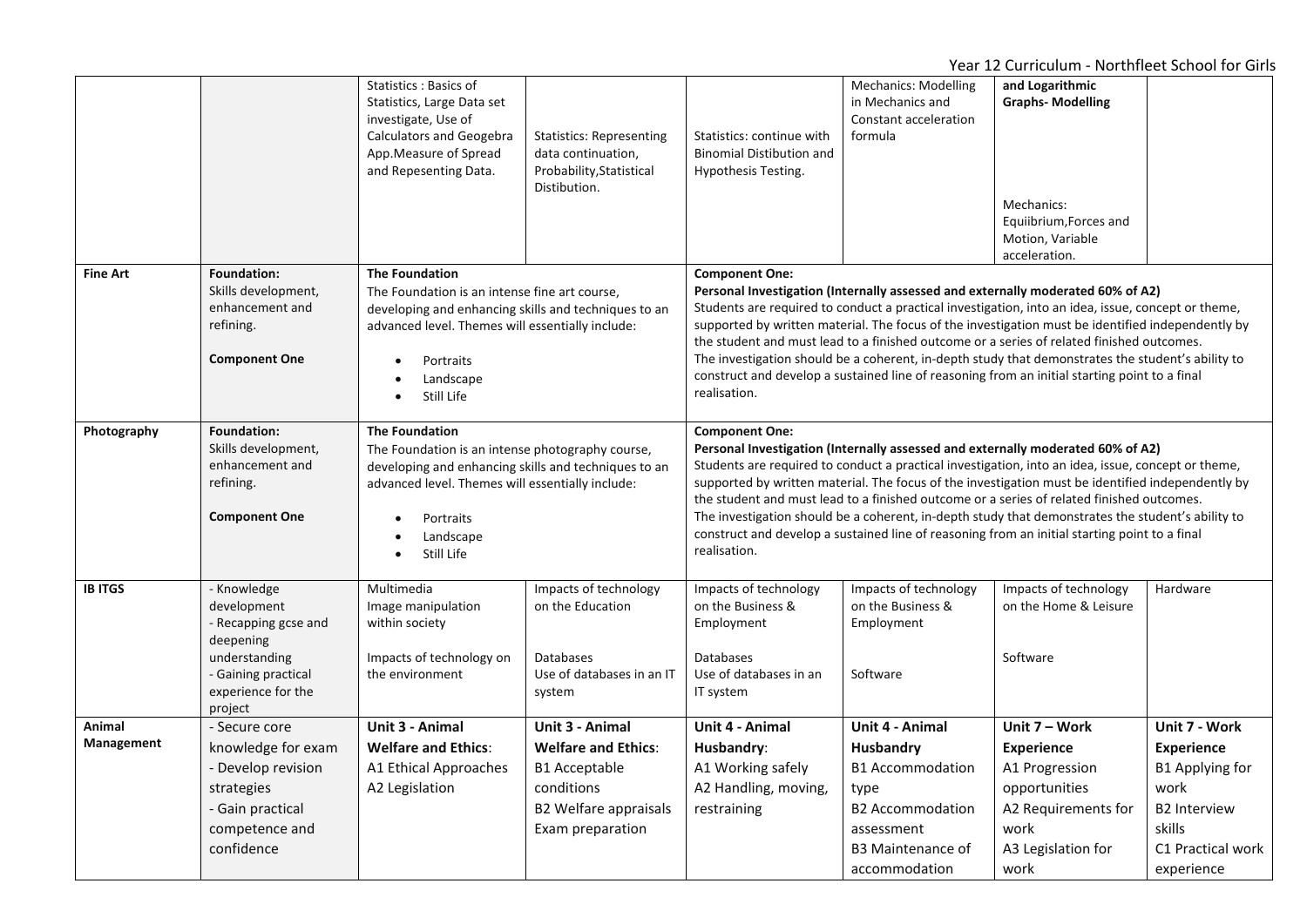|                           |                                                                                                                                         |                                           |                            |                                      | C1 Feeding and         |                        | C2 Customer             |
|---------------------------|-----------------------------------------------------------------------------------------------------------------------------------------|-------------------------------------------|----------------------------|--------------------------------------|------------------------|------------------------|-------------------------|
|                           |                                                                                                                                         |                                           |                            |                                      | watering               |                        | relations               |
|                           |                                                                                                                                         |                                           |                            |                                      |                        |                        |                         |
|                           |                                                                                                                                         |                                           |                            |                                      | C2 Grooming and        |                        | C3 Reflecting on        |
|                           |                                                                                                                                         |                                           |                            |                                      | bathing                |                        | work experience         |
|                           |                                                                                                                                         |                                           |                            |                                      | C3 Providing exercise  |                        |                         |
|                           |                                                                                                                                         |                                           |                            |                                      | C4 Health checks       |                        |                         |
| <b>IB World Religions</b> | Students have to                                                                                                                        | WR-Introduction to                        | Paper 1: Christianity      | Paper 1: Hinduism                    | Paper 1: Islam         | Paper 1: Jainism       | Paper 1: Sikhism        |
|                           | explore how religions                                                                                                                   | course, course skill and                  |                            |                                      |                        |                        |                         |
|                           | are influenced                                                                                                                          | basics and IA support                     | What is the human          | What is the human                    | What is the human      | What is the human      | What is the human       |
|                           | potentially by other                                                                                                                    |                                           | condition?                 | condition?                           | condition?             | condition?             | condition?              |
|                           | religions so they need to                                                                                                               |                                           | Where are we going?        | Where are we going?                  | Where are we going?    | Where are we going?    | Where are we            |
|                           | combine their ideas and                                                                                                                 |                                           | How do we get there?       | How do we get there?                 | How do we get there?   | How do we get there?   | going?                  |
|                           | concepts to formulate<br>arguments e.g. key                                                                                             |                                           |                            |                                      |                        |                        | How do we get<br>there? |
|                           | beliefs in Jainism,                                                                                                                     |                                           |                            |                                      |                        |                        |                         |
|                           | Hinduism and Sikhism.                                                                                                                   |                                           |                            |                                      |                        |                        |                         |
|                           | Links with Sikhism and                                                                                                                  |                                           |                            |                                      |                        |                        |                         |
|                           | Islam, Links between                                                                                                                    |                                           |                            |                                      |                        |                        |                         |
|                           | Islam and Christianity.                                                                                                                 |                                           |                            |                                      |                        |                        |                         |
|                           | Students have to judge                                                                                                                  |                                           |                            |                                      |                        |                        |                         |
|                           | how far each religion                                                                                                                   |                                           |                            |                                      |                        |                        |                         |
|                           | may be influenced by                                                                                                                    |                                           |                            |                                      |                        |                        |                         |
|                           | other religions. They                                                                                                                   |                                           |                            |                                      |                        |                        |                         |
|                           | analyse the                                                                                                                             |                                           |                            |                                      |                        |                        |                         |
|                           | trustworthiness of                                                                                                                      |                                           |                            |                                      |                        |                        |                         |
|                           | sources as useful for                                                                                                                   |                                           |                            |                                      |                        |                        |                         |
|                           | their IA.                                                                                                                               |                                           |                            |                                      |                        |                        |                         |
| Geography                 |                                                                                                                                         | Tectonic processes and                    | Tectonic processes and     | Coastal landscapes and               | Coastal landscapes and | Fieldwork and          | Fieldwork and           |
|                           |                                                                                                                                         | $hazards - EL$                            | $hazards - EL$             | $change$ – EL                        | $change$ – EL          | independent project    | independent             |
|                           |                                                                                                                                         |                                           |                            |                                      |                        |                        | project                 |
|                           |                                                                                                                                         | Globalisation - SJH                       | Globalisation - SJH        | Regeneration - SJH                   | Regeneration - SJH     |                        |                         |
| <b>IB History</b>         | Source skills; analysis,                                                                                                                | <b>Rights and Protests</b>                | <b>Imperial Russia</b>     | <b>Imperial Russia</b>               | Cold War and           | Cold War and           | Post-war Eastern        |
|                           | inferences, usefulness,                                                                                                                 | Case Study $-$<br>$\bullet$               | Alexander II<br>$\bullet$  | Alexander II<br>$\bullet$            |                        |                        | and Central             |
|                           | reliability, provenance                                                                                                                 | Civil Rights                              | Alexander III<br>$\bullet$ | Alexander III<br>$\bullet$           | Tensions               |                        | Europe                  |
|                           | (limitations and values),                                                                                                               | Movement in                               | Nicholas II<br>$\bullet$   | Nicholas II<br>$\bullet$             |                        |                        |                         |
|                           | etc                                                                                                                                     | the USA (1950-                            | 1905 and 1917<br>$\bullet$ | 1905 and<br>$\bullet$                | Soviet Union and post- | Soviet Union and post- | Internal                |
|                           |                                                                                                                                         | 1965)                                     | Revolutions                | 1917                                 | Soviet Russia          | Soviet Russia          | assessment              |
|                           |                                                                                                                                         | Case Study $-$<br>$\bullet$               | Lenin's<br>$\bullet$       | <b>Revolutions</b>                   |                        |                        |                         |
|                           |                                                                                                                                         |                                           | consolidation              | Lenin's<br>$\bullet$                 |                        |                        |                         |
|                           |                                                                                                                                         |                                           | of power                   | consolidation                        |                        |                        |                         |
|                           |                                                                                                                                         |                                           |                            | of power                             |                        |                        |                         |
|                           |                                                                                                                                         |                                           |                            |                                      |                        |                        |                         |
|                           |                                                                                                                                         |                                           |                            |                                      |                        |                        |                         |
|                           |                                                                                                                                         |                                           |                            | $\bullet$                            |                        |                        |                         |
|                           | Essay: description,<br>explanations,<br>evaluations, etc<br>Historical skills: change<br>and continuity,<br>causation,<br>consequences, | Apartheid South<br>Africa (1948-<br>1964) |                            | Authoritarian States<br>Lenin-Stalin | Superpower             | Superpower<br>Tensions |                         |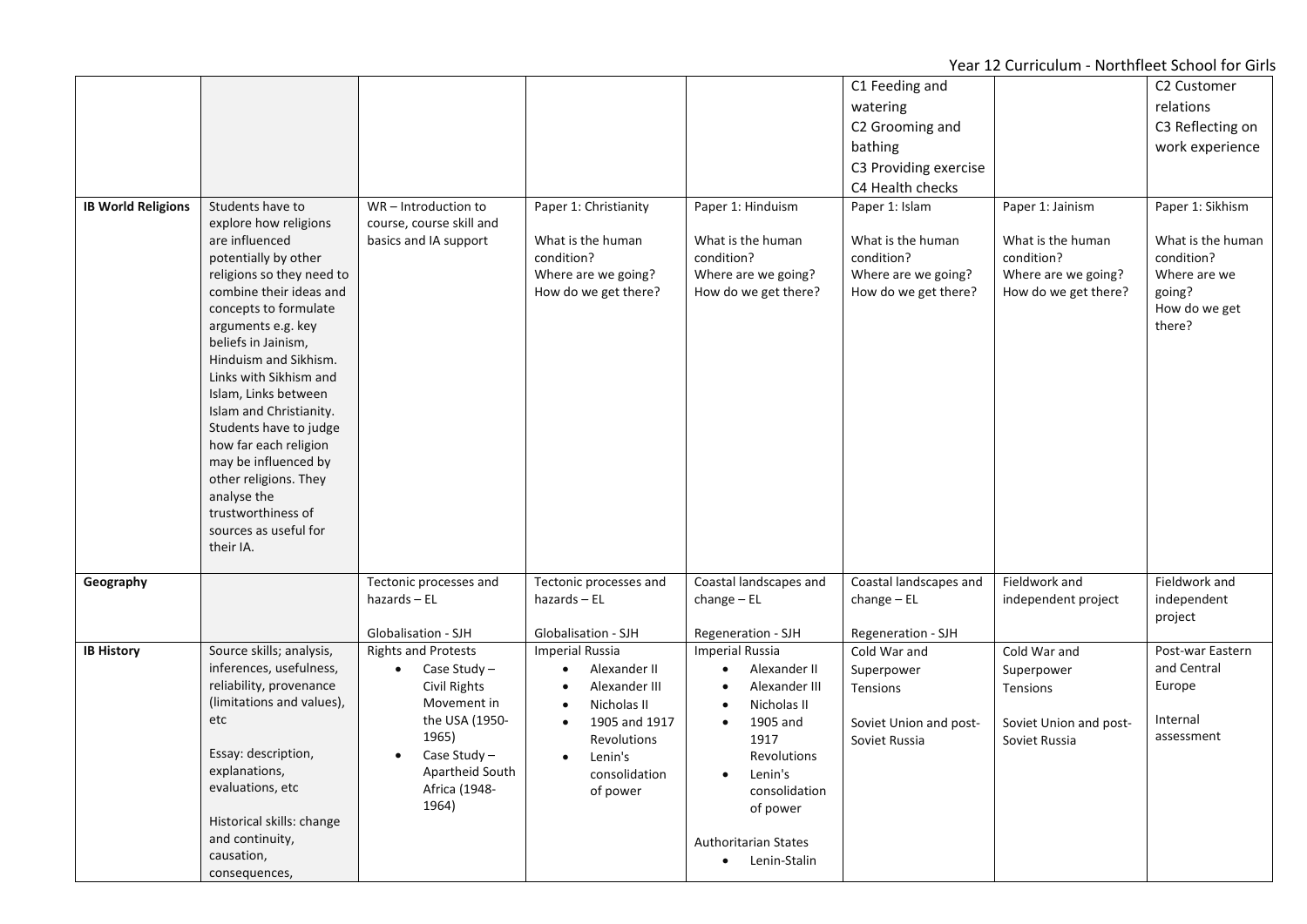|                        | significance,                                 |                                                        |                                                     |                                                     |                                                     |                                                     |                      |
|------------------------|-----------------------------------------------|--------------------------------------------------------|-----------------------------------------------------|-----------------------------------------------------|-----------------------------------------------------|-----------------------------------------------------|----------------------|
| Sport                  | perspectives, etc<br>Develop practical skills | Unit 1 - Anatomy and                                   | Unit $1 -$ Anatomy and                              | Unit $1 -$ Anatomy and                              | Unit 7 - Practical                                  | Unit 7 - Practical Sports                           | Unit 7 - Practical   |
|                        | in an individual sport                        | Physiology                                             | Physiology                                          | Physiology                                          | Sports Performance                                  | Performance                                         | Sports               |
|                        | and team game.                                |                                                        |                                                     |                                                     |                                                     |                                                     | Performance          |
|                        |                                               |                                                        |                                                     |                                                     |                                                     |                                                     |                      |
|                        | Develop physiology                            |                                                        |                                                     |                                                     |                                                     |                                                     |                      |
|                        | knowledge and                                 |                                                        |                                                     |                                                     |                                                     |                                                     |                      |
|                        | application skills to                         |                                                        |                                                     |                                                     |                                                     |                                                     |                      |
| <b>Performing Arts</b> | sporting contexts<br>Developing practical     | <b>Planning and Preparing</b>                          | <b>Planning and Preparing</b>                       | <b>Planning and Preparing</b>                       | Planning and Preparing                              | Dance Ensemble                                      | Dance Ensemble       |
|                        | skills in acting, dance                       | for a Career in the                                    | for a Career in the                                 | for a Career in the                                 | for a Career in the                                 | Performance-                                        | Performance-         |
|                        | and musical theatre.                          | Performing Arts.                                       | Performing Arts.                                    | Performing Arts.                                    | Performing Arts.                                    | developing skills in                                | developing skills in |
|                        | Exploring genre,                              | Create CV materials and                                | Create CV materials and                             | Create CV materials and                             | Create CV materials                                 | working with others,                                | working with         |
|                        | professional                                  | research jobs, and                                     | research jobs, and                                  | research jobs, and                                  | and research jobs, and                              | choreographing and                                  | others,              |
|                        | practitioners and                             | progression routes.                                    | progression routes.                                 | progression routes.                                 | progression routes.                                 | performing different                                | choreographing       |
|                        | performances.                                 |                                                        |                                                     |                                                     |                                                     | styles of dance.                                    | and performing       |
|                        | Developing analytical,                        | Dance Technique and                                    | Dance Technique and                                 | Dance Technique and                                 | Dance Technique and                                 |                                                     | different styles of  |
|                        | research and evaluation<br>skills             | performance. Develop<br>practical skills in a style of | performance. Develop<br>practical skills in a style | performance. Develop<br>practical skills in a style | performance. Develop<br>practical skills in a style | <b>Audition Techniques-</b><br>developing skills in | dance.               |
|                        |                                               | dance.                                                 | of dance.                                           | of dance.                                           | of dance.                                           | audition practice in                                | Audition             |
|                        | <b>Mandatory Units</b>                        |                                                        |                                                     |                                                     |                                                     | acting.                                             | Techniques-          |
|                        | covered over term 1-4.                        | Approaches to Acting-                                  | Approaches to Acting-                               | Approaches to Acting-                               | Approaches to Acting-                               |                                                     | developing skills in |
|                        | <b>Optional units over</b>                    | develop understanding                                  | develop understanding                               | develop understanding                               | develop understanding                               |                                                     | audition practice    |
|                        | terms 5-6.                                    | and skills in four main                                | and skills in four main                             | and skills in four main                             | and skills in four main                             |                                                     | in acting.           |
|                        |                                               | acting systems.                                        | acting systems.                                     | acting systems.                                     | acting systems.                                     |                                                     |                      |
|                        |                                               |                                                        |                                                     |                                                     | Vocal techniques-                                   |                                                     |                      |
|                        |                                               | Vocal techniques-develop<br>skills in singing-ensemble | Vocal techniques-<br>develop skills in singing-     | Vocal techniques-<br>develop skills in singing-     | develop skills in<br>singing-ensemble and           |                                                     |                      |
|                        |                                               | and solo.                                              | ensemble and solo.                                  | ensemble and solo.                                  | solo.                                               |                                                     |                      |
|                        |                                               |                                                        |                                                     |                                                     |                                                     |                                                     |                      |
|                        |                                               |                                                        |                                                     |                                                     | Vocal techniques-                                   |                                                     |                      |
|                        |                                               |                                                        |                                                     |                                                     | develop skills in                                   |                                                     |                      |
|                        |                                               |                                                        |                                                     |                                                     | singing-ensemble and                                |                                                     |                      |
|                        |                                               |                                                        |                                                     |                                                     | solo.                                               |                                                     |                      |
| <b>IB Philosophy</b>   | Students have to 'do'                         | Paper 1: Core Theme:                                   | Paper 1: Core Theme:                                | Paper 1: Optional                                   | Paper 1: Optional                                   | Paper 1: Optional                                   | Paper 1: Optional    |
|                        | philosophy throughout                         | <b>Being Human</b>                                     | Being Human                                         | Theme: Philosophy                                   | Theme: Philosophy                                   | Theme: Ethics                                       | Theme: Ethics        |
|                        | the course-they have to                       |                                                        |                                                     |                                                     |                                                     |                                                     |                      |
|                        | create their own                              |                                                        |                                                     |                                                     |                                                     |                                                     |                      |
|                        | arguments whilst using                        |                                                        |                                                     |                                                     |                                                     |                                                     |                      |
|                        | academics and                                 |                                                        |                                                     |                                                     |                                                     |                                                     |                      |
|                        | philosophers works to                         |                                                        |                                                     |                                                     |                                                     |                                                     |                      |
|                        | develop their own<br>arguments. They have to  |                                                        |                                                     |                                                     |                                                     |                                                     |                      |
|                        | explore the links                             |                                                        |                                                     |                                                     |                                                     |                                                     |                      |
|                        | between different                             |                                                        |                                                     |                                                     |                                                     |                                                     |                      |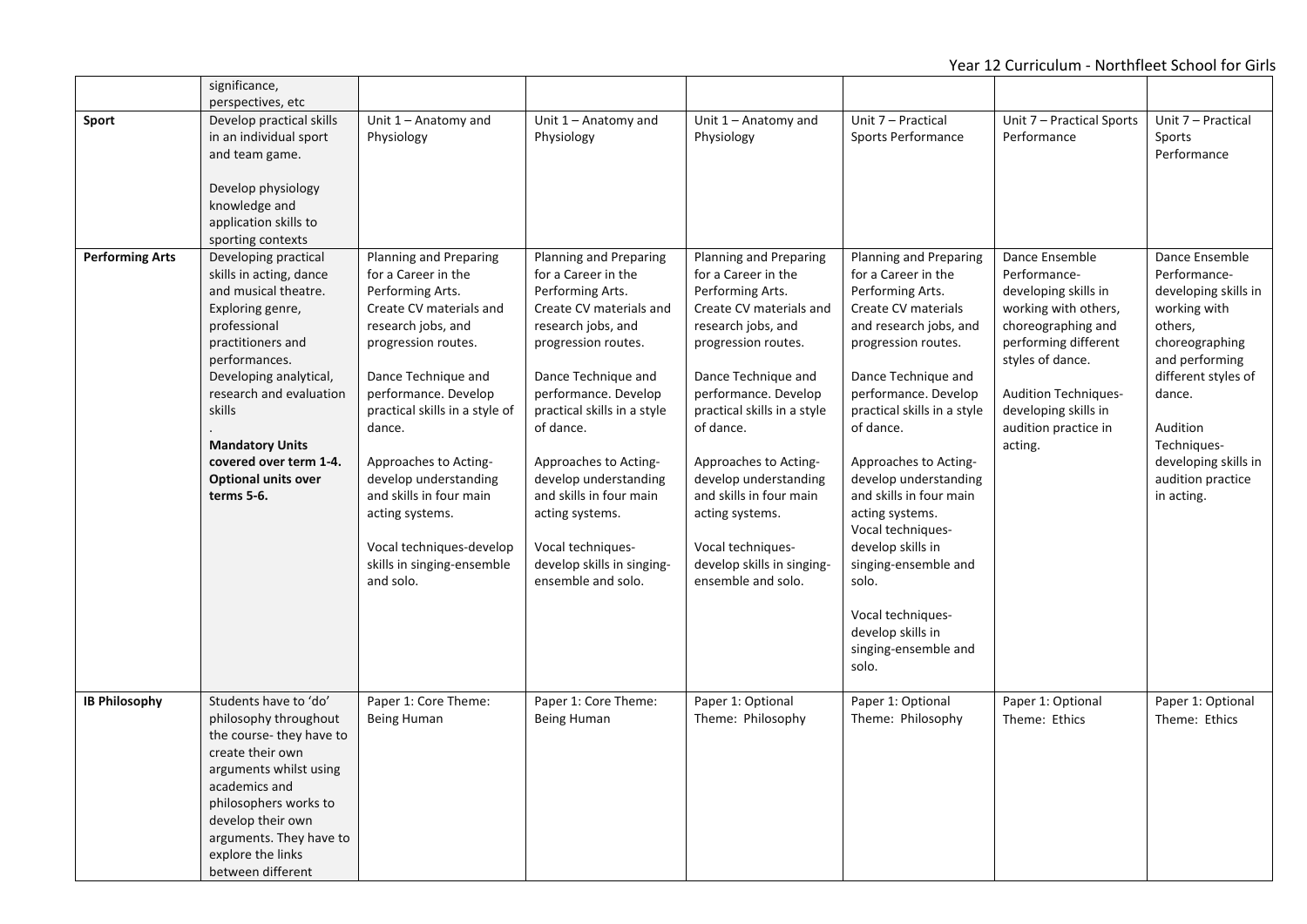|                   | philosophers works and<br>ethical theories.<br>Students will have to<br>judge various academics<br>works against a success<br>criteria that they create.<br>They analyse the<br>trustworthiness of<br>sources as useful for<br>their IA.                                                                                                                                                                                                                                                                                                                                                                                                                                                       |                                      |                            |                                           |                      |                     |                             |
|-------------------|------------------------------------------------------------------------------------------------------------------------------------------------------------------------------------------------------------------------------------------------------------------------------------------------------------------------------------------------------------------------------------------------------------------------------------------------------------------------------------------------------------------------------------------------------------------------------------------------------------------------------------------------------------------------------------------------|--------------------------------------|----------------------------|-------------------------------------------|----------------------|---------------------|-----------------------------|
| <b>IB Biology</b> | Core topics of Cells,<br>molecular biology,<br>genetics, ecology,<br>evolution and<br>biodiversity and human<br>physiology all build on<br>the content studied in<br><b>GCSE Biology. These</b><br>topics go into greater<br>depth and expand on<br>knowledge to gain more<br>fundamental<br>understanding.<br>Lesson's include reading<br>scientific literature and<br>IB style questions<br>include analysing recent<br>scientific publications<br>within the data analysis<br>criteria.<br>There is an TOK (theory<br>of knowledge) During<br>year 12 students have<br>the opportunity to apply<br>for a Nuffield placement<br>to see application of<br>core knowledge in the<br>real world | Cell biology                         | Molecular biology          | Genetics<br>Evolution and<br>biodiversity | Ecology              | Human Physiology    | Individual<br>investigation |
| Chemistry         | Developing practical                                                                                                                                                                                                                                                                                                                                                                                                                                                                                                                                                                                                                                                                           | Atomic structure                     | Bonding                    | Oxidation and reduction                   | Energetics           | Chemical equilibria | Optical isomerism           |
|                   | skills - planning own<br>practicals<br>Consolidate and deepen<br><b>GCSE</b> knowledge                                                                                                                                                                                                                                                                                                                                                                                                                                                                                                                                                                                                         | Introduction to organic<br>chemistry | Alkanes<br>Halogenoalkanes | Group 2 and 7<br>Periodicity              | Kinetics<br>Alcohols | Organic analysis    | Aldehydes and<br>ketones    |
|                   | Use a range of resources<br>to research and deepen<br>core knowledge.                                                                                                                                                                                                                                                                                                                                                                                                                                                                                                                                                                                                                          | Amount of substance                  |                            | Alkenes                                   |                      |                     | Aspirin project             |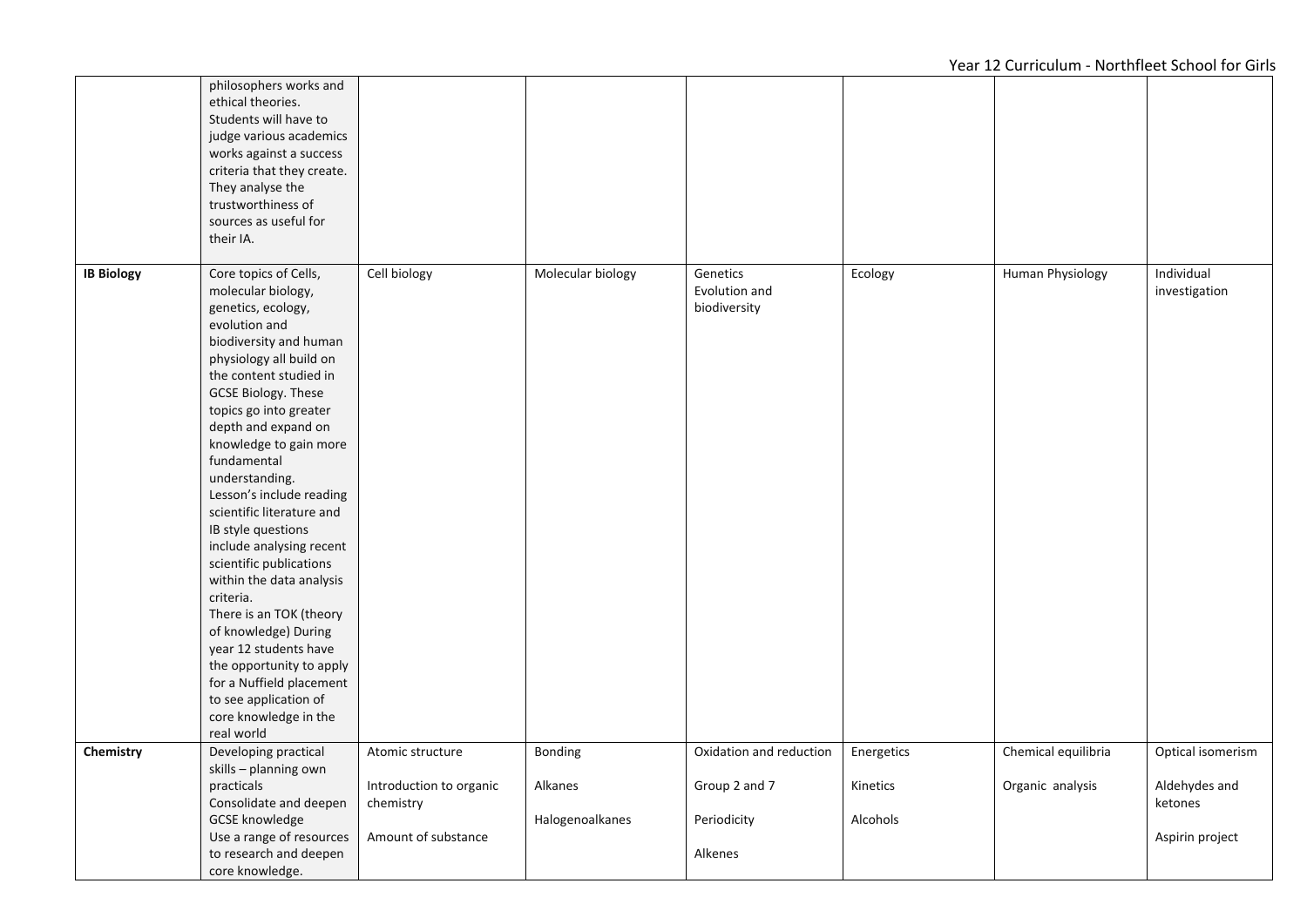|                                  | Identify weaknesses and<br>set self directed tasks to<br>address these<br>Wider reading r to<br>support ICL and develop<br>passion for subject<br>Opportunity to apply for<br>Nuffield placement to<br>see application of<br>knowledge in the real<br>world                                                                                                                            |                                                                                                                                                                           |                                                                                                                                                                                                                                        |                                                                                                                                                                                                                                                                |                                                                                                                                                                                                  |                                                                                                                                                                                                                       |                                             |
|----------------------------------|----------------------------------------------------------------------------------------------------------------------------------------------------------------------------------------------------------------------------------------------------------------------------------------------------------------------------------------------------------------------------------------|---------------------------------------------------------------------------------------------------------------------------------------------------------------------------|----------------------------------------------------------------------------------------------------------------------------------------------------------------------------------------------------------------------------------------|----------------------------------------------------------------------------------------------------------------------------------------------------------------------------------------------------------------------------------------------------------------|--------------------------------------------------------------------------------------------------------------------------------------------------------------------------------------------------|-----------------------------------------------------------------------------------------------------------------------------------------------------------------------------------------------------------------------|---------------------------------------------|
| <b>Physics</b>                   | Use pf flipped learning<br>and prior reading to<br>develop subject<br>knowledge.<br>Use of practical work to<br>develop skills from GCSE<br>and build independence.<br>Opportunity to apply for<br>Nuffield placement to<br>see application of<br>knowledge in the real<br>world                                                                                                       | Measurement and their<br>errors                                                                                                                                           | Particles and radiation<br>Waves                                                                                                                                                                                                       | Mechanics and<br>materials                                                                                                                                                                                                                                     | Electricity                                                                                                                                                                                      | Revision<br>AS exams                                                                                                                                                                                                  | Further mechanics<br>and thermal<br>physics |
| <b>IB Business</b><br>Management | Encourage a holistic<br>view of the world of<br>business<br>empower students to<br>think critically and<br>strategically about<br>individual and<br>organizational<br>behaviour<br>promote the<br>importance of<br>exploring business<br>issues from different<br>cultural perspectives<br>enable the student to<br>appreciate the nature<br>and significance of<br>change in a local, | 1.1 Introduction to<br>business management<br>1.2 types of<br>organisations<br>1.3 Organisational<br>objectives<br>4.1 The role of<br>marketing<br>4.2 Marketing planning | Introductions to<br>business<br>management<br>1.Stakeholder<br>External<br>Environment<br>1.6 Growth and<br>evolution<br>1.7<br>Organisational<br>planning tools.<br>Marketing<br>4.3 Sales<br>Forecasting (HL)<br>4.4 Market research | Introductions to<br>business<br>management<br>Human Resource<br>Management<br>2.1 Functions<br>and evolution of<br><b>HRM</b><br>2.2<br>Organisational<br>structure<br>3.3 Leadership<br>and management<br>3.4 Motivation<br>2.5Organisational<br>culture (HL) | Operations<br>Management<br>5.1 The role of<br>operations<br>management<br>5.2 Production<br>methods<br>5.3 Lean<br>production and<br>quality<br>management<br>(HL)<br>5.4 Location<br>Marketing | Unit 5<br>Operations<br>Management<br>5.5 Production<br>planning (HL)<br>5.6 Research<br>and<br>development (<br>HL)<br>5.7 Crisis<br>management<br>(HL)<br>Internal<br>assessment<br>CUEGIS + Internal<br>Assessment | CUEGIS +<br>Internal<br>Assessment          |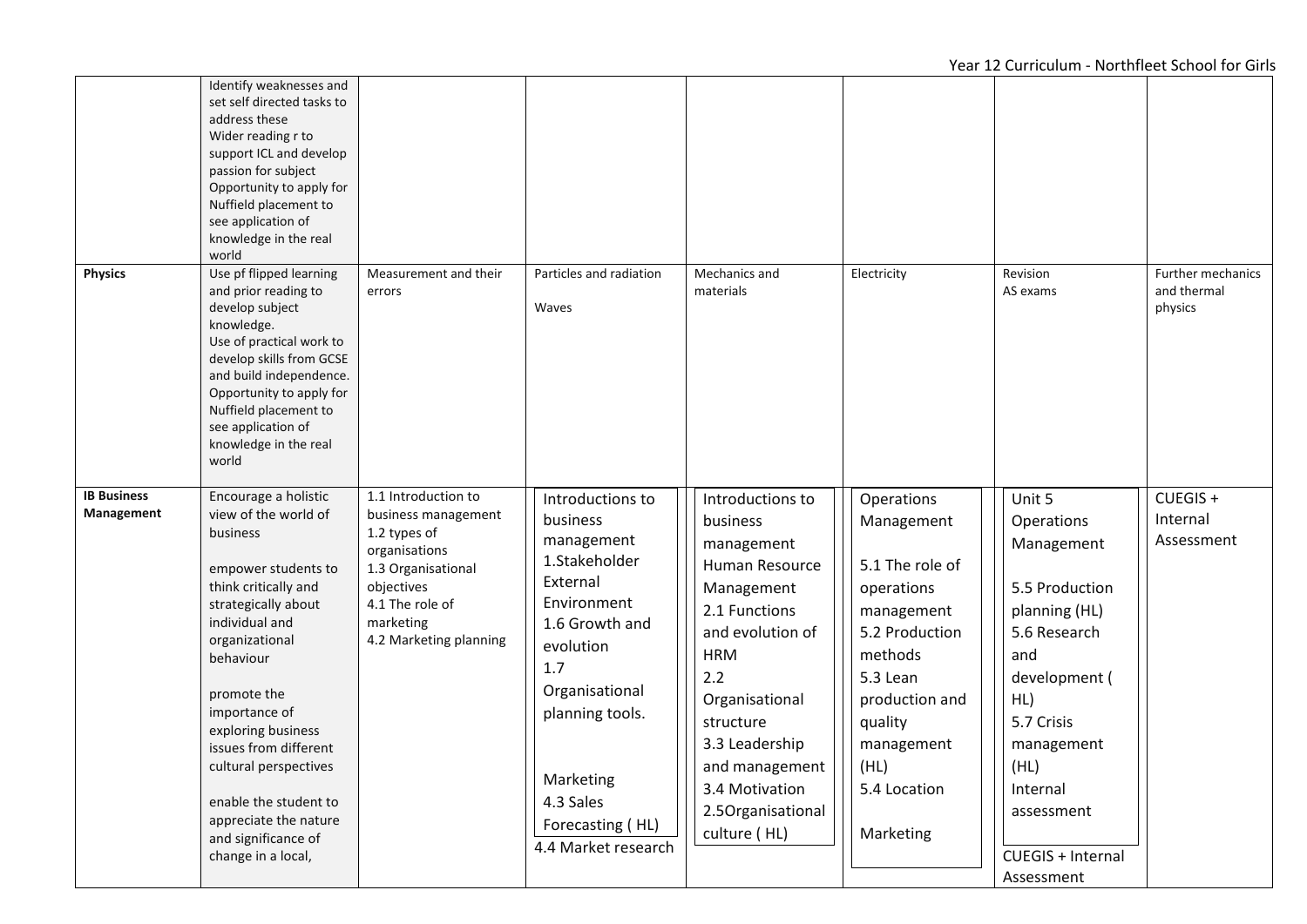|                          | regional and global<br>context<br>promote awareness of<br>the importance of<br>environmental, social<br>and ethical factors in<br>the actions of<br>individuals and<br>organizations<br>develop an<br>understanding of the<br>importance of<br>innovation in a<br>business environment.                                                                                                                                                                                                                                                                                                           |                                                                                                                                                                                                                                                                                                                                                                                                                                           |                                                                                                                                                                                                                                                                                                                                                                                                                                                                           | 2.6 Industrial<br>employee<br>relations (HL)<br>Marketing<br>4.5 The four P's<br>4.6 The extended<br>marketing mix (<br>7PS) HL                                                                                                                                                                                                                                                                                                                                                 | 4.7<br>International<br>Marketing (HL)<br>4.8 E-commerce                                                                                                                                                                                                                                                                                                                                                                                                                        |       |  |
|--------------------------|---------------------------------------------------------------------------------------------------------------------------------------------------------------------------------------------------------------------------------------------------------------------------------------------------------------------------------------------------------------------------------------------------------------------------------------------------------------------------------------------------------------------------------------------------------------------------------------------------|-------------------------------------------------------------------------------------------------------------------------------------------------------------------------------------------------------------------------------------------------------------------------------------------------------------------------------------------------------------------------------------------------------------------------------------------|---------------------------------------------------------------------------------------------------------------------------------------------------------------------------------------------------------------------------------------------------------------------------------------------------------------------------------------------------------------------------------------------------------------------------------------------------------------------------|---------------------------------------------------------------------------------------------------------------------------------------------------------------------------------------------------------------------------------------------------------------------------------------------------------------------------------------------------------------------------------------------------------------------------------------------------------------------------------|---------------------------------------------------------------------------------------------------------------------------------------------------------------------------------------------------------------------------------------------------------------------------------------------------------------------------------------------------------------------------------------------------------------------------------------------------------------------------------|-------|--|
| <b>Financial Studies</b> | <b>Vocational A level</b><br>Jan - Exam<br>June-Exam<br>Analyse financial<br>information,<br>financial services<br>products and<br>services and begin to<br>make judgements<br>about suitability for<br>people in different<br>circumstances<br>develop an<br>understanding of<br>financial concepts<br>and terminology to<br>enhance financial<br>literacy<br>• analyse, synthesise,<br>evaluate and reflect<br>· demonstrate<br>numeracy skills,<br>including the ability to<br>manipulate financial and<br>other numerical data to<br>reflect the conceptual<br>activity of financial<br>maths | <b>Financial Capability for</b><br>the Immediate and<br>Short Term<br>Exam preparation<br>Analyse financial<br>information, financial<br>services products and<br>services and begin to<br>make judgements<br>about suitability for<br>people in different<br>circumstances develop<br>an understanding of<br>financial concepts and<br>terminology to<br>enhance financial<br>literacy<br>• analyse, synthesise,<br>evaluate and reflect | <b>Financial Capability</b><br>for the Immediate and<br><b>Short Term</b><br>Exam preparation<br>Analyse financial<br>$\bullet$<br>information,<br>financial services<br>products and<br>services and begin<br>to make<br>judgements about<br>suitability for<br>people in different<br>circumstances<br>develop an<br>understanding of<br>financial concepts<br>and terminology to<br>enhance financial<br>literacy<br>• analyse, synthesise,<br>evaluate and<br>reflect | <b>Financial Capability</b><br>for the Medium and<br>Long Term<br>Exam preparation<br>demonstrate numeracy<br>skills, including the<br>ability to manipulate<br>financial and other<br>numerical data to<br>reflect the conceptual<br>activity of financial<br>maths<br>• select appropriate<br>data and information to<br>make arguments<br>• structure and<br>communicate ideas<br>logically and coherently<br>• increase their ability<br>to work and learn<br>independently | <b>Financial Capability</b><br>for the Medium and<br>Long Term<br>Exam preparation<br>demonstrate numeracy<br>skills, including the<br>ability to manipulate<br>financial and other<br>numerical data to<br>reflect the conceptual<br>activity of financial<br>maths<br>• select appropriate<br>data and information<br>to make arguments<br>• structure and<br>communicate ideas<br>logically and coherently<br>• increase their ability<br>to work and learn<br>independently | Exams |  |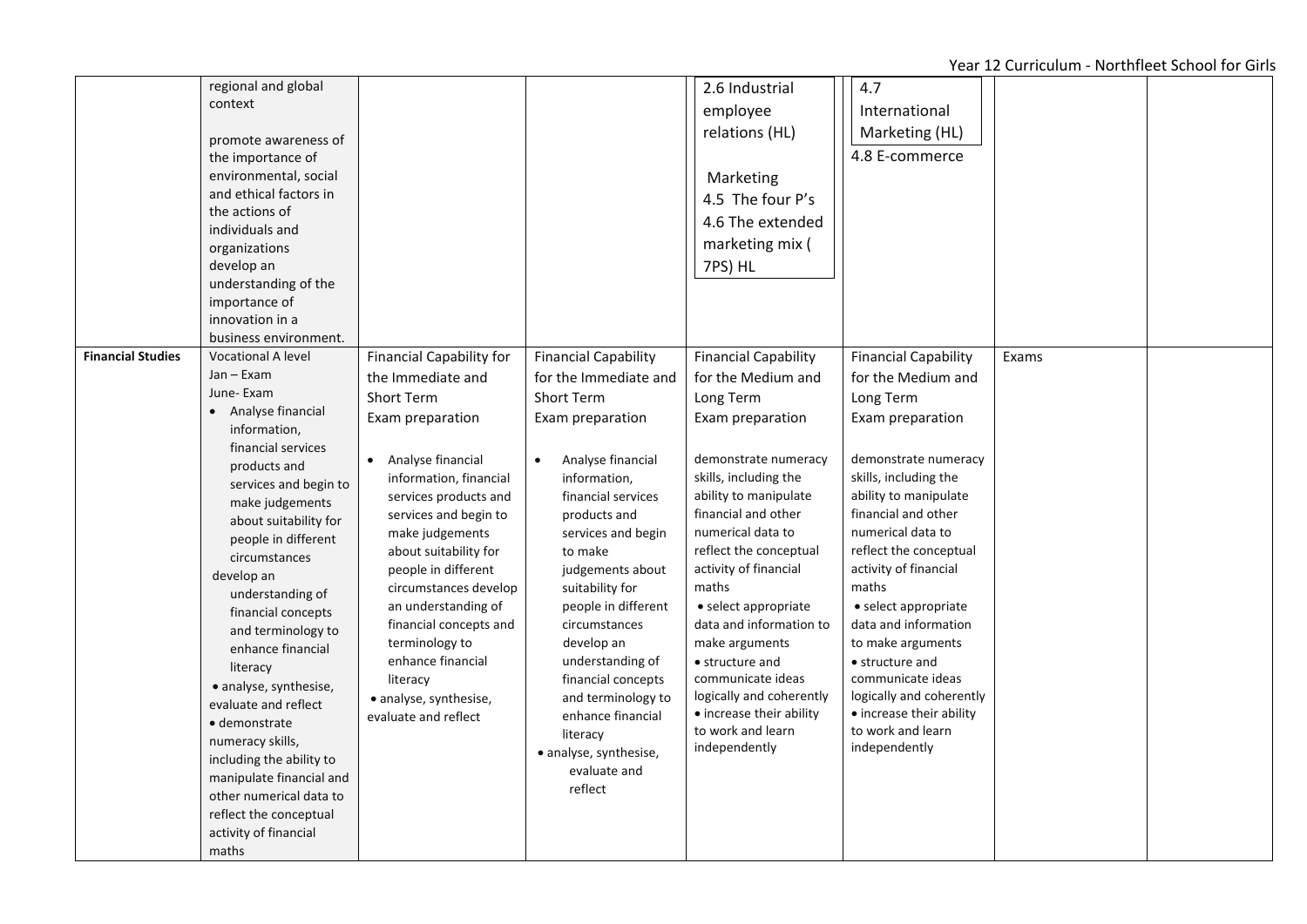|       | • select appropriate<br>data and information to<br>make arguments<br>• structure and<br>communicate ideas<br>logically and coherently<br>• increase their ability to |                            |                                                   |                                        |                                 |                     |             |
|-------|----------------------------------------------------------------------------------------------------------------------------------------------------------------------|----------------------------|---------------------------------------------------|----------------------------------------|---------------------------------|---------------------|-------------|
|       | work and learn<br>independently                                                                                                                                      |                            |                                                   |                                        |                                 |                     |             |
| Law   | Skills:                                                                                                                                                              | Law Making                 | English Legal system                              | Tort law:                              | Criminal Law:                   | Exams               |             |
|       | Knowledge retention                                                                                                                                                  | Understand:                | Understand:                                       | Understand:                            | Understand:                     |                     |             |
|       | Legal application                                                                                                                                                    | Judicial<br>$\blacksquare$ | Civil process                                     | The rules of                           | The<br>$\overline{\phantom{a}}$ |                     |             |
|       | Critical anlaysis (essay                                                                                                                                             | precedent                  | ADR                                               | tort                                   | elements of                     |                     |             |
|       | writing)                                                                                                                                                             | Parliamentary              | Criminal                                          | Negligence<br>$\overline{\phantom{a}}$ | a crime $-$                     |                     |             |
|       |                                                                                                                                                                      | law making<br>Delegated    | Process<br>Sentencing<br>$\overline{\phantom{a}}$ | Occupiers'<br>liability                | actus reus<br>and mens          |                     |             |
|       |                                                                                                                                                                      | Legislation                | Legal<br>$\overline{\phantom{a}}$                 | Defences                               | rea                             |                     |             |
|       |                                                                                                                                                                      | EU law                     | personnel                                         | Remedies                               | Offences                        |                     |             |
|       |                                                                                                                                                                      | Law Reform                 | Lay people in                                     | Learn to apply the                     | against the                     |                     |             |
|       |                                                                                                                                                                      | Critically analyse:        | the ELS                                           | law to a scenario:                     | person                          |                     |             |
|       |                                                                                                                                                                      | Judicial<br>$\sim$         | Funding                                           | Negligence<br>$\blacksquare$           | Learn to apply to a             |                     |             |
|       |                                                                                                                                                                      | precedent                  | Critically analyse:                               | Occupiers'<br>$\sim$                   | scenario:                       |                     |             |
|       |                                                                                                                                                                      | Parliamentary              | Civil process<br>$\blacksquare$                   | liability                              | The<br>$\equiv$                 |                     |             |
|       |                                                                                                                                                                      | law making                 | <b>ADR</b>                                        | Defences<br>$\overline{\phantom{a}}$   | elements of                     |                     |             |
|       |                                                                                                                                                                      | Delegated                  | Criminal<br>$\overline{\phantom{a}}$              | Remedies<br>$\sim$                     | $a$ crime $-$                   |                     |             |
|       |                                                                                                                                                                      | Legislation                | Process                                           | Critically evaluate:                   | actus reus                      |                     |             |
|       |                                                                                                                                                                      | EU law                     | Sentencing<br>$\overline{\phantom{0}}$            | The rules of<br>$\Box$                 | and mens                        |                     |             |
|       |                                                                                                                                                                      | Law Reform                 | Legal<br>$\overline{\phantom{a}}$                 | tort                                   | rea                             |                     |             |
|       |                                                                                                                                                                      |                            | personnel                                         | Negligence<br>$\overline{\phantom{a}}$ | Offences<br>$\blacksquare$      |                     |             |
|       |                                                                                                                                                                      |                            | Lay people in<br>$\overline{\phantom{0}}$         | Occupiers'<br>$\overline{\phantom{a}}$ | against the                     |                     |             |
|       |                                                                                                                                                                      |                            | the ELS                                           | liability                              | person                          |                     |             |
|       |                                                                                                                                                                      |                            | Funding                                           | Defences<br>$\overline{\phantom{a}}$   | Critically evaluate:            |                     |             |
|       |                                                                                                                                                                      |                            |                                                   | Remedies                               | Offences against the<br>person  |                     |             |
| Media | Intro to framework and                                                                                                                                               | Advertising & Marketing-   | Music video - Formation                           | Global TV - Life on Mars               | Film industry - Black           | Magazines - Vogue & | Practical   |
|       | key media concepts                                                                                                                                                   | Water Aid, Tide & KOV.     | & Riptide.                                        | & The Bridge                           | Panther & I, Daniel             | The Big Issue.      | workshops.  |
|       | (language, industry,<br>audience,<br>representation).                                                                                                                |                            |                                                   |                                        | Blake.                          |                     | Assessment. |
|       | Study of set texts.                                                                                                                                                  |                            |                                                   |                                        |                                 |                     |             |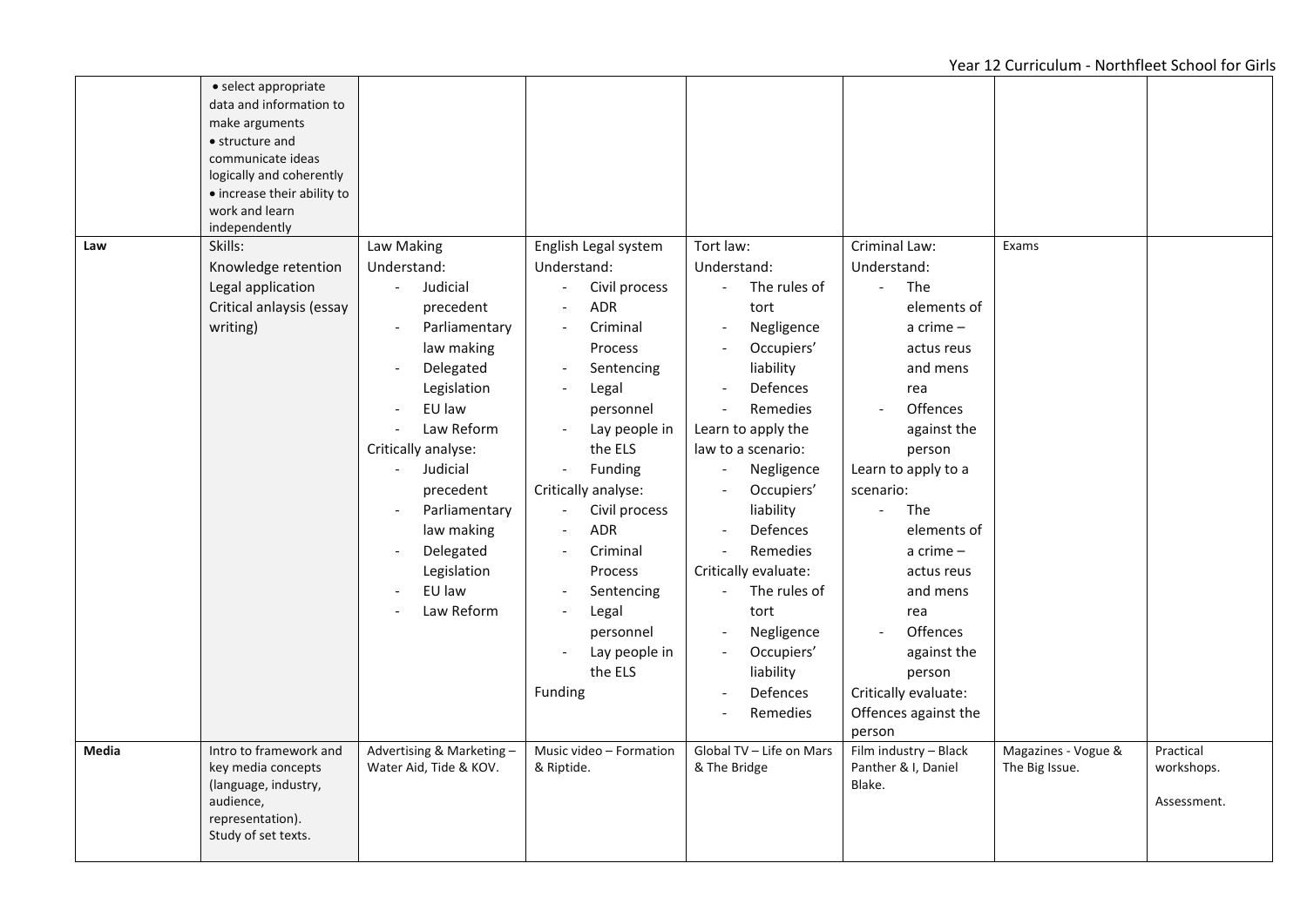| <b>IB Film</b> | Intro to film techniques<br>- cinematography,<br>lighting, sound, editing.                               | Film techniques - how to<br>analyse film.                                                                                                                                                                                                                                                                                                                                             | Film Movements &<br>activities.                                                                                                                                                                                                                                                                                                                                                                  | Film Theory and<br>activities.                                                                                                                                                                                                                        | Film portfolio.                                                                                                                                                                                                                                                                                                 | Film portfolio.<br>Textual analysis -                                                                                                  | Film portfolio-<br>refine and submit. |
|----------------|----------------------------------------------------------------------------------------------------------|---------------------------------------------------------------------------------------------------------------------------------------------------------------------------------------------------------------------------------------------------------------------------------------------------------------------------------------------------------------------------------------|--------------------------------------------------------------------------------------------------------------------------------------------------------------------------------------------------------------------------------------------------------------------------------------------------------------------------------------------------------------------------------------------------|-------------------------------------------------------------------------------------------------------------------------------------------------------------------------------------------------------------------------------------------------------|-----------------------------------------------------------------------------------------------------------------------------------------------------------------------------------------------------------------------------------------------------------------------------------------------------------------|----------------------------------------------------------------------------------------------------------------------------------------|---------------------------------------|
|                | Technical skills and<br>software.                                                                        | Workshops to develop<br>practical skills and use of<br>software.                                                                                                                                                                                                                                                                                                                      | Genre study.                                                                                                                                                                                                                                                                                                                                                                                     | British film study.                                                                                                                                                                                                                                   | Global film study.                                                                                                                                                                                                                                                                                              | screenings.                                                                                                                            | Textual analysis<br>practise essay.   |
|                | Film theory and<br>movements.                                                                            |                                                                                                                                                                                                                                                                                                                                                                                       |                                                                                                                                                                                                                                                                                                                                                                                                  |                                                                                                                                                                                                                                                       |                                                                                                                                                                                                                                                                                                                 |                                                                                                                                        | T6 Assessment.                        |
| Sociology      | Subject specific<br>Terminology<br>Knowledge Retention -<br>Sociological Theory<br>Essay writing         | The role of education in<br>society<br>Functionalism<br>Neoliberalism &<br>New Right<br>Marxism<br>Culture and Identity -<br>Topic 1: conception of<br>culture and identity<br>C&I - Topic 2: process of<br>socialisation                                                                                                                                                             | Class difference<br>(external Factors)<br>Class difference (internal<br>Factors)<br><b>Research Methods</b><br>C&I - Topic 3: Identity<br>and social class<br>C&I - Topic 4: Identity,<br>gender and sexuality                                                                                                                                                                                   | Gender Differences in<br>education<br>Ethnic differences in<br>Education<br><b>Research Methods</b><br>C&I - Topic 5: Identity,<br><b>Ethnicity and Nationality</b><br>C&I - Topic 6: Identity,<br>age and disability                                 | Method in context<br>Educational policy and<br>inequality<br>C&I - Topic 7: Identity,<br>production,<br>consumption and<br>globalisation                                                                                                                                                                        |                                                                                                                                        |                                       |
| Criminology    | Subject specific<br>Terminology<br>Knowledge Retention-<br><b>Criminological Theory</b><br>Essay writing | Unit 1 - AC1.1 Analyse<br>types of crime (white<br>collar crime, moral crime,<br>state crime, technological<br>crime, hate crime,<br>domestic abuse and<br>honour crime)<br>AC1.2 Explain the reasons<br>certain crimes are<br>unreported<br>AC1.3 Explain the<br>consequences of<br>unreported crime<br>AC3.1 Plan a campaign for<br>change<br>AC3.2 Design a campaign<br>for change | AC1.4 Describe media<br>representations of crime<br>AC1.5 Explain the<br>impacts of media<br>representations on the<br>public perception of<br>crime<br>AC1.6 Evaluate methods<br>of collecting statistics<br>about crime<br>AC3.3 Justify a campaign<br>for change<br>AC2.1 Compare<br>campaigns for change<br>AC 2.2 Evaluate the<br>effectiveness of media<br>used in campaigns for<br>change | Unit 2 - AC1.1 Compare<br>criminal behaviour and<br>deviance<br>AC1.2 Explain the social<br>construction of<br>criminality<br>AC2.1 Describe<br>biological theories of<br>criminality<br>AC2.2 Describe<br>individualistic theories<br>of criminality | AC2.3 Describe<br>sociological theories of<br>criminality<br>AC3.1 Analyse<br>situations of criminality<br>AC3.2 Evaluate the<br>effectiveness of<br>criminological theories<br>to explain causes of<br>criminality<br>AC4.1 Assess the use of<br>criminological theories<br>in informing policy<br>development | AC4.2 Explain how<br>social changes affect<br>policy development<br>AC4.3 Discuss how<br>campaigns affect policy<br>making<br>Revision |                                       |